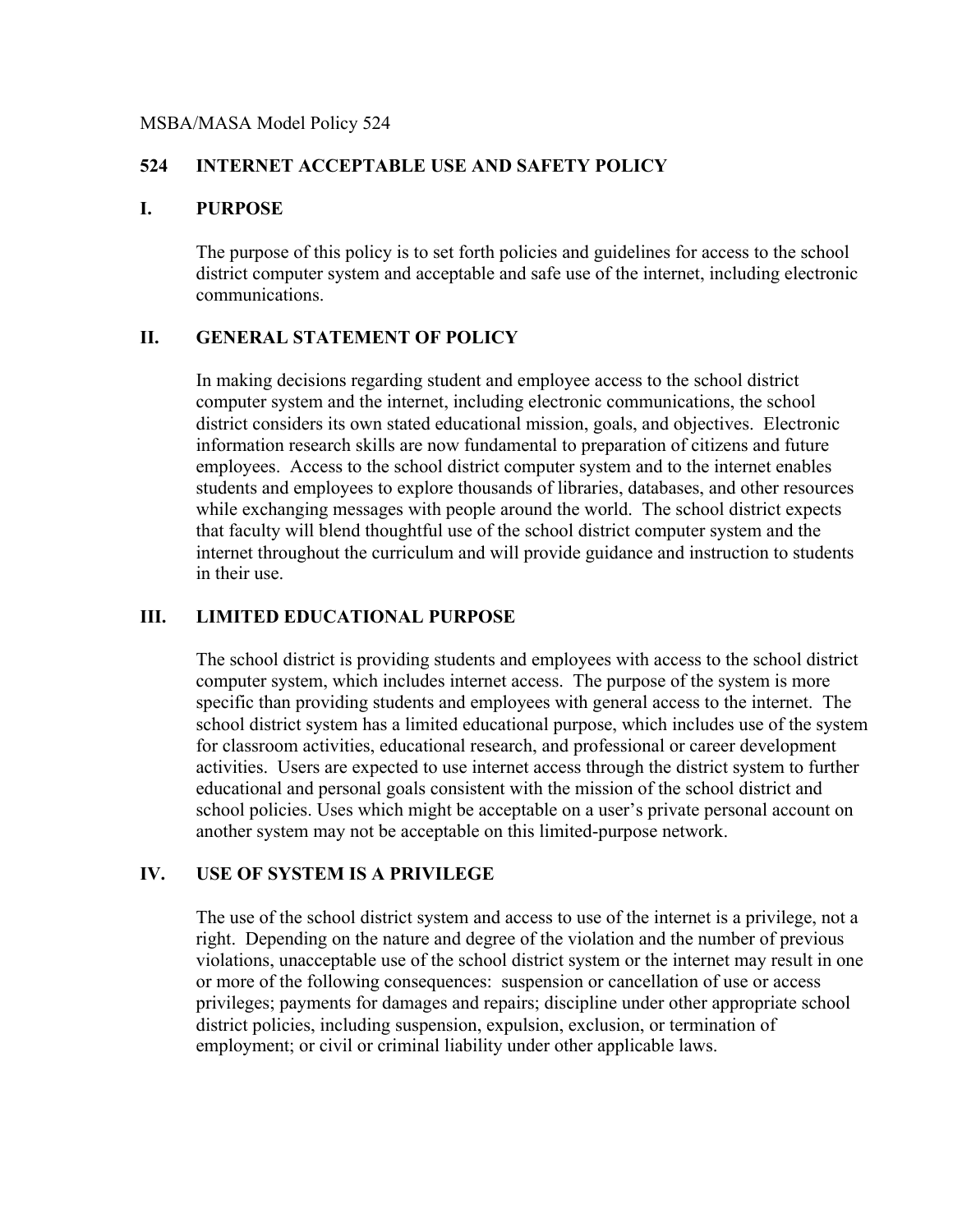## **V. UNACCEPTABLE USES**

- A. The following uses of the school district system and internet resources or accounts are considered unacceptable:
	- 1. Users will not use the school district system to access, review, upload, download, store, print, post, receive, transmit, or distribute:
		- a. pornographic, obscene, or sexually explicit material or other visual depictions that are harmful to minors;
		- b. obscene, abusive, profane, lewd, vulgar, rude, inflammatory, threatening, disrespectful, or sexually explicit language;
		- c. materials that use language or images that are inappropriate in the education setting or disruptive to the educational process;
		- d. information or materials that could cause damage or danger of disruption to the educational process;
		- e. materials that use language or images that advocate violence or discrimination toward other people (hate literature) or that may constitute harassment or discrimination.
	- 2. Users will not use the school district system to knowingly or recklessly post, transmit, or distribute false or defamatory information about a person or organization, or to harass another person, or to engage in personal attacks, including prejudicial or discriminatory attacks.
	- 3. Users will not use the school district system to engage in any illegal act or violate any local, state, or federal statute or law.
	- 4. Users will not use the school district system to vandalize, damage, or disable the property of another person or organization, will not make deliberate attempts to degrade or disrupt equipment, software, or system performance by spreading computer viruses or by any other means, will not tamper with, modify, or change the school district system software, hardware, or wiring or take any action to violate the school district's security system, and will not use the school district system in such a way as to disrupt the use of the system by other users.
	- 5. Users will not use the school district system to gain unauthorized access to information resources or to access another person's materials, information, or files without the implied or direct permission of that person.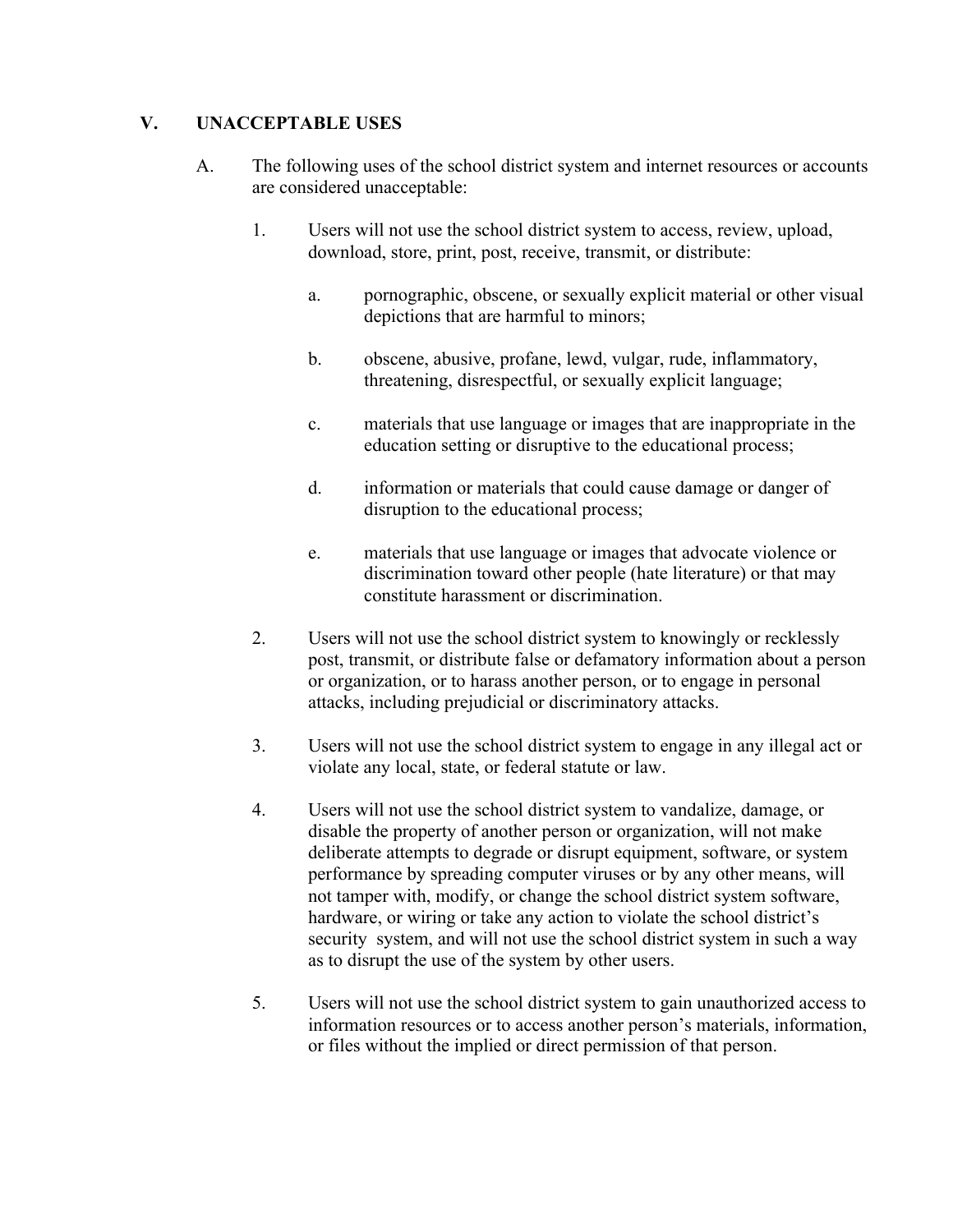- 6. Users will not use the school district system to post private information about another person, personal contact information about themselves or other persons, or other personally identifiable information, including, but not limited to, addresses, telephone numbers, school addresses, work addresses, identification numbers, account numbers, access codes or passwords, labeled photographs, or other information that would make the individual's identity easily traceable, and will not repost a message that was sent to the user privately without permission of the person who sent the message.
	- a. This paragraph does not prohibit the posting of employee contact information on school district webpages or communications between employees and other individuals when such communications are made for education-related purposes (i.e., communications with parents or other staff members related to students).
	- b. Employees creating or posting school-related webpages may include personal contact information about themselves on a webpage. However, employees may not post personal contact information or other personally identifiable information about students unless:
		- (1) such information is classified by the school district as directory information and verification is made that the school district has not received notice from a parent/guardian or eligible student that such information is not to be designated as directory information in accordance with Policy 515; or
		- (2) such information is not classified by the school district as directory information but written consent for release of the information to be posted has been obtained from a parent/guardian or eligible student in accordance with Policy 515.
	- c. These prohibitions specifically prohibit a user from utilizing the school district system to post personal information about a user or another individual that may be reasonably perceived to be inappropriate on social networks, including, but not limited to, social networks such as "Facebook," "Twitter," "LinkedIn," "Instagram," "Snapchat," and "Reddit," and similar websites or applications.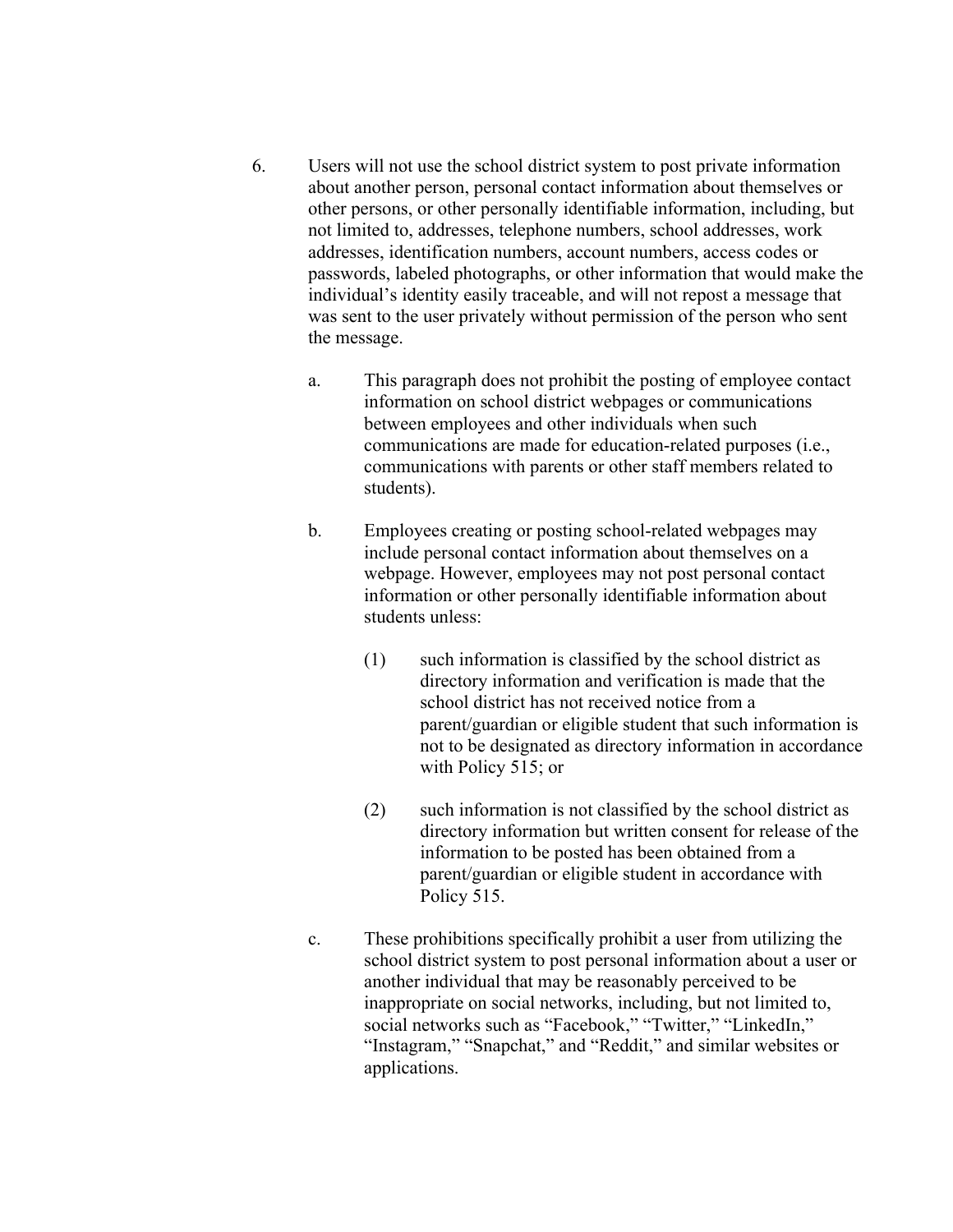- 7. Users must keep all account information and passwords on file with the designated school district official. Users will not attempt to gain unauthorized access to the school district system or any other system through the school district system, attempt to log in through another person's account, or use computer accounts, access codes, or network identification other than those assigned to the user. Messages and records on the school district system may not be encrypted without the permission of appropriate school authorities.
- 8. Users will not use the school district system to violate copyright laws or usage licensing agreements, or otherwise to use another person's property without the person's prior approval or proper citation, including the downloading or exchanging of pirated software or copying software to or from any school computer, and will not plagiarize works they find on the internet.
- 9. Users will not use the school district system for conducting business, for unauthorized commercial purposes, or for financial gain unrelated to the mission of the school district. Users will not use the school district system to offer or provide goods or services or for product advertisement. Users will not use the school district system to purchase goods or services for personal use without authorization from the appropriate school district official.
- 10. Users will not use the school district system to engage in bullying or cyberbullying in violation of the school district's Bullying Prohibition Policy (MSBA/MASA Model Policy 514). This prohibition includes using any technology or other electronic communication off school premises to the extent that student learning or the school environment is substantially and materially disrupted.
- B. A student or employee engaging in the foregoing unacceptable uses of the internet when off school district premises also may be in violation of this policy as well as other school district policies. Examples of such violations include, but are not limited to, situations where the school district system is compromised or if a school district employee or student is negatively impacted. If the school district receives a report of an unacceptable use originating from a non-school computer or resource, the school district may investigate such reports to the best of its ability. Students or employees may be subject to disciplinary action for such conduct, including, but not limited to, suspension or cancellation of the use or access to the school district computer system and the internet and discipline under other appropriate school district policies, including suspension, expulsion, exclusion, or termination of employment.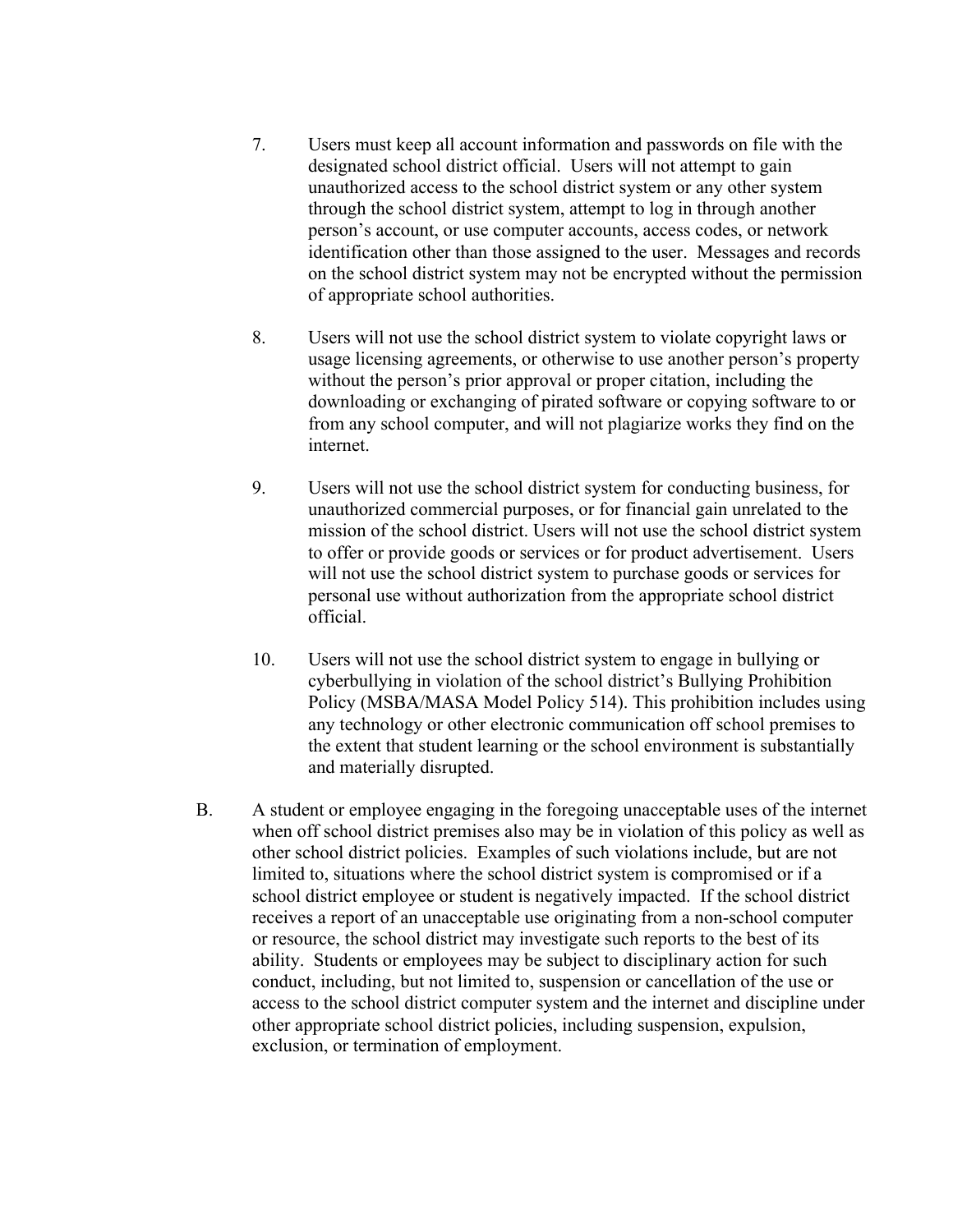C. If a user inadvertently accesses unacceptable materials or an unacceptable internet site, the user shall immediately disclose the inadvertent access to an appropriate school district official. In the case of a school district employee, the immediate disclosure shall be to the employee's immediate supervisor and/or the building administrator. This disclosure may serve as a defense against an allegation that the user has intentionally violated this policy. In certain rare instances, a user also may access otherwise unacceptable materials if necessary to complete an assignment and if done with the prior approval of and with appropriate guidance from the appropriate teacher or, in the case of a school district employee, the building administrator.

# **VI. FILTER**

- A. With respect to any of its devices with internet access, the school district may monitor the online activities of both minors and adults and employ technology protection measures during any use of such devices by minors and adults. The technology protection measures utilized will block or filter internet access to any visual depictions that are:
	- 1. Obscene;
	- 2. Child pornography; or
	- 3. Harmful to minors.
- B. The term "harmful to minors" means any picture, image, graphic image file, or other visual depiction that:
	- 1. Taken as a whole and with respect to minors, appeals to a prurient interest in nudity, sex, or excretion; or
	- 2. Depicts, describes, or represents, in a patently offensive way with respect to what is suitable for minors, an actual or simulated sexual act or sexual contact, actual or simulated normal or perverted sexual acts, or a lewd exhibition of the genitals; and
	- 3. Taken as a whole, lacks serious literary, artistic, political, or scientific value as to minors.
- C. Software filtering technology shall be narrowly tailored and shall not discriminate based on viewpoint.
- D. An administrator, supervisor, or other person authorized by the Superintendent may disable the technology protection measure, during use by an adult, to enable access for bona fide research or other lawful purposes.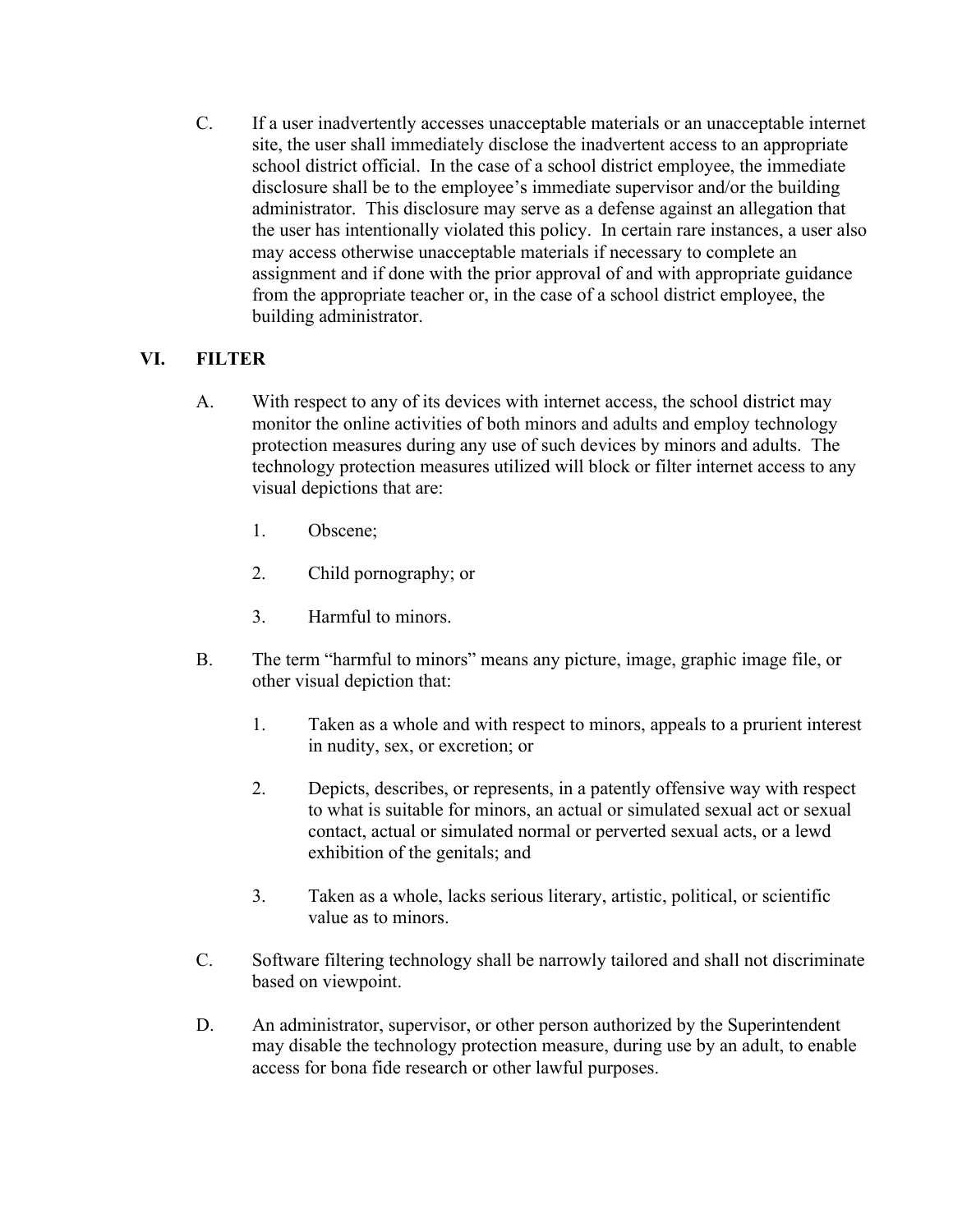E. The school district is encouraged to educate students about appropriate online behavior, including interacting with other individuals on social networking websites and in chat rooms and cyberbullying awareness and response.

## **VII. CONSISTENCY WITH OTHER SCHOOL POLICIES**

Use of the school district computer system and use of the internet shall be consistent with school district policies and the mission of the school district.

## **VIII. LIMITED EXPECTATION OF PRIVACY**

- A. By authorizing use of the school district system, the school district does not relinquish control over materials on the system or contained in files on the system. Users should expect only limited privacy in the contents of personal files on the school district system.
- B. Routine maintenance and monitoring of the school district system may lead to a discovery that a user has violated this policy, another school district policy, or the law.
- C. An individual investigation or search will be conducted if school authorities have a reasonable suspicion that the search will uncover a violation of law or school district policy.
- D. Parents have the right at any time to investigate or review the contents of their child's files and e-mail files. Parents have the right to request the termination of their child's individual account at any time.
- E. School district employees should be aware that the school district retains the right at any time to investigate or review the contents of their files and e-mail files. In addition, school district employees should be aware that data and other materials in files maintained on the school district system may be subject to review, disclosure or discovery under Minn. Stat. Ch. 13 (the Minnesota Government Data Practices Act).
- F. The school district will cooperate fully with local, state and federal authorities in any investigation concerning or related to any illegal activities or activities not in compliance with school district policies conducted through the school district system.

# **IX. INTERNET USE AGREEMENT**

A. The proper use of the internet, and the educational value to be gained from proper internet use, is the joint responsibility of students, parents, and employees of the school district.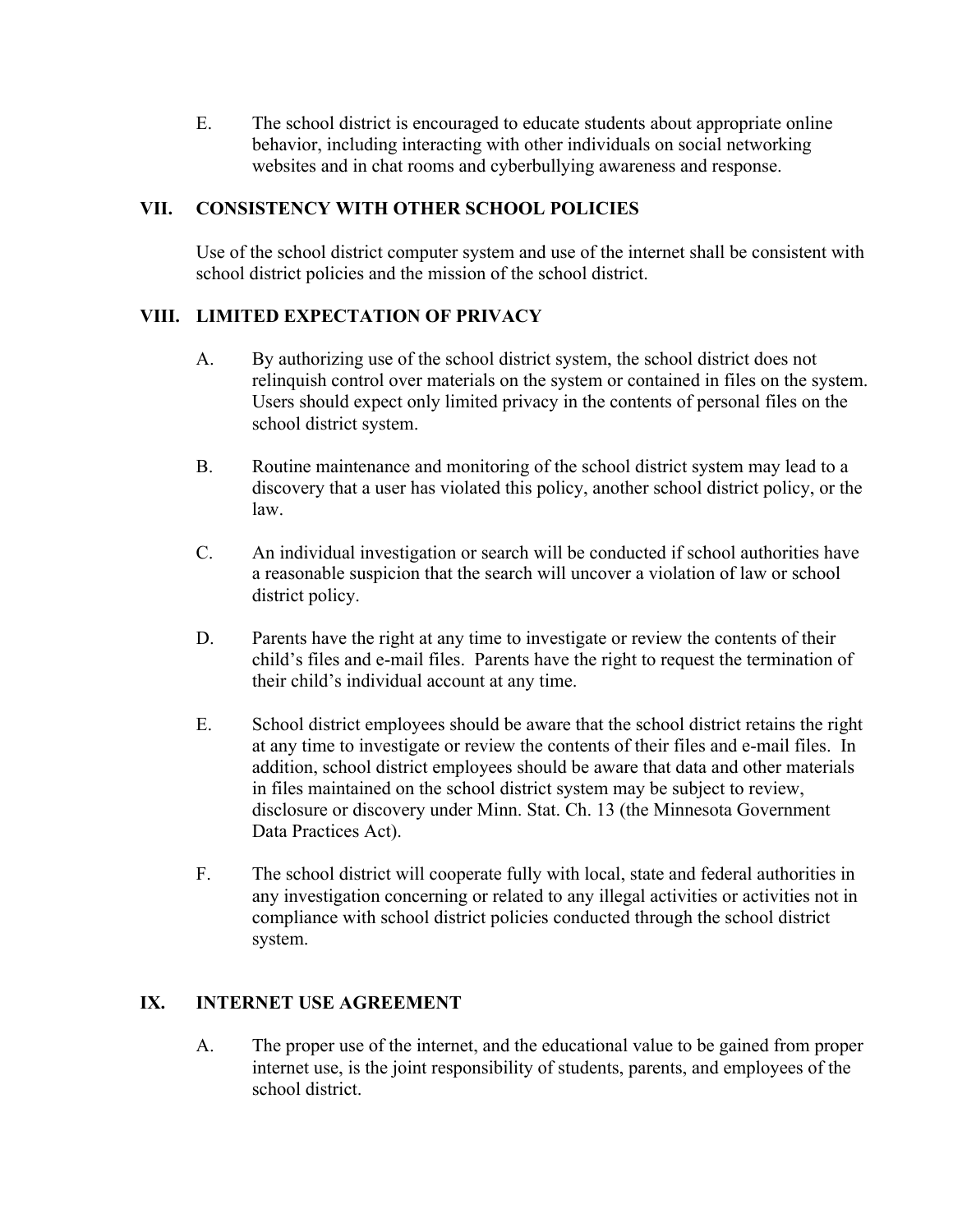- B. This policy requires the permission of and supervision by the school's designated professional staff before a student may use a school account or resource to access the internet.
- C. The internet Use Agreement for students must be made available and communicated to each user, the parent or guardian, and the employee. Parents and/or guardians who do not want their child / children to have access to the internet may "opt out" by contacting their building principal and completing the appropriate form. Students will be provided access unless a parent/guardian indicates otherwise.

# **X. LIMITATION ON SCHOOL DISTRICT LIABILITY**

Use of the school district system is at the user's own risk. The system is provided on an "as is, as available" basis. The school district will not be responsible for any damage users may suffer, including, but not limited to, loss, damage, or unavailability of data stored on school district diskettes, tapes, hard drives, or servers, or for delays or changes in or interruptions of service or misdeliveries or nondeliveries of information or materials, regardless of the cause. The school district is not responsible for the accuracy or quality of any advice or information obtained through or stored on the school district system. The school district will not be responsible for financial obligations arising through unauthorized use of the school district system or the internet.

### **XI. USER NOTIFICATION**

- A. All users shall be notified of the school district policies relating to internet use.
- B. This notification shall include the following:
	- 1. Notification that internet use is subject to compliance with school district policies.
	- 2. Disclaimers limiting the school district's liability relative to:
		- a. Information stored on school district diskettes, hard drives, or servers.
		- b. Information retrieved through school district devices, networks, or online resources.
		- c. Personal property used to access school district devices, networks, or online resources.
		- d. Unauthorized financial obligations resulting from use of school district resources/accounts to access the internet.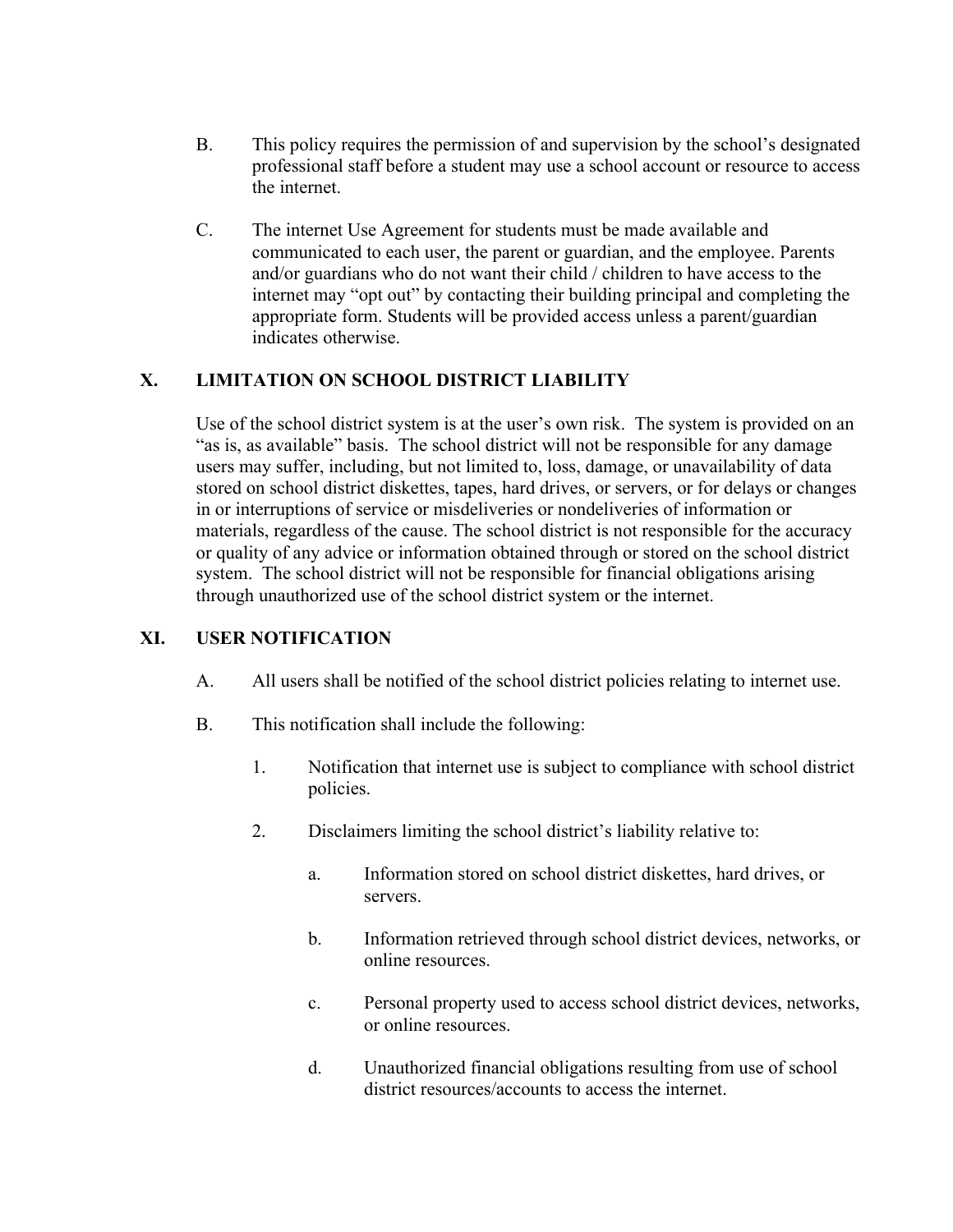- 3. A description of the privacy rights and limitations of school sponsored/managed internet accounts.
- 4. Notification that, even though the school district may use technical means to limit student internet access, these limits do not provide a foolproof means for enforcing the provisions of this acceptable use policy.
- 5. Notification that goods and services can be purchased over the internet that could potentially result in unwanted financial obligations and that any financial obligation incurred by a student through the internet is the sole responsibility of the student and/or the student's parents.
- 6. Notification that the collection, creation, reception, maintenance, and dissemination of data via the internet, including electronic communications, is governed by Policy 406, Public and Private Personnel Data, and Policy 515, Protection and Privacy of Pupil Records.
- 7. Notification that, should the user violate the school district's acceptable use policy, the user's access privileges may be revoked, school disciplinary action may be taken and/or appropriate legal action may be taken.
- 8. Notification that all provisions of the acceptable use policy are subordinate to local, state, and federal laws.

## **XII. PARENTS' RESPONSIBILITY; NOTIFICATION OF STUDENT INTERNET USE**

- A. Outside of school, parents bear responsibility for the same guidance of internet use as they exercise with information sources such as television, telephones, radio, movies, and other possibly offensive media. Parents are responsible for monitoring their student's use of the school district system and of the internet if the student is accessing the school district system from home or a remote location.
- B. Students will be using school district resources/accounts to access the internet and parents will have the option to request alternative activities not requiring internet access.

### **XIII. IMPLEMENTATION; POLICY REVIEW**

A. The school district administration may develop appropriate user notification forms, guidelines, and procedures necessary to implement this policy for submission to the school board for approval. Upon approval by the school board, such guidelines, forms, and procedures shall be an addendum to this policy.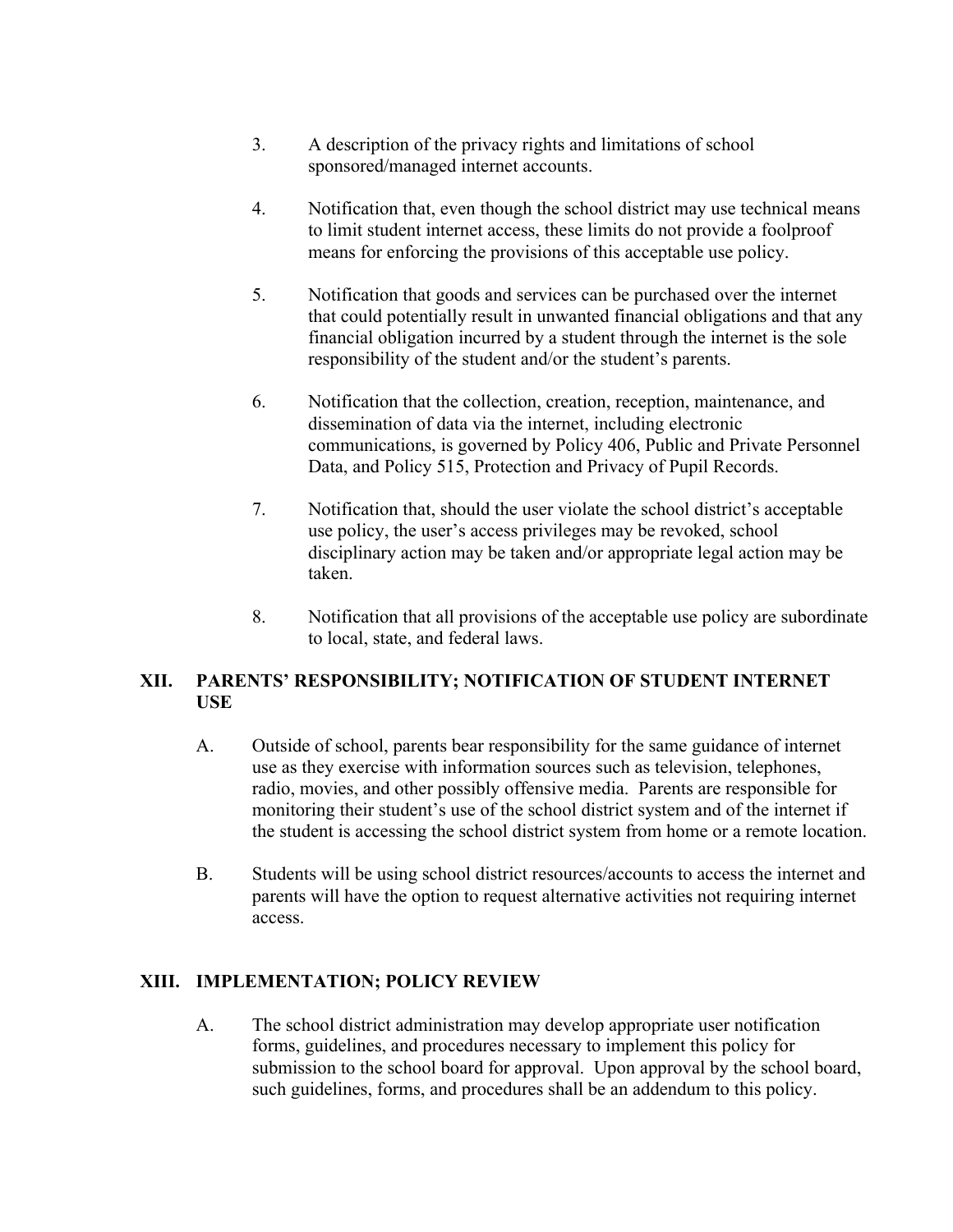- B. The administration shall revise the user notifications, including student and parent notifications, if necessary, to reflect the adoption of these guidelines and procedures.
- C. The school district internet policies and procedures are available for review by all parents, guardians, staff, and members of the community.
- D. Because of the rapid changes in the development of the internet, the school board is encouraged to conduct an annual review of this policy.

| <b>Legal References:</b> | 15 U.S.C. § 6501 et seq. (Children's Online Privacy Protection Act)<br>17 U.S.C. § 101 et seq. (Copyrights)<br>47 U.S.C. § 254 (Children's internet Protection Act of 2000 (CIPA))<br>47 C.F.R. § 54.520 (FCC rules implementing CIPA)<br>Minn. Stat. § 121A.031 (School Student Bullying Policy)<br>Minn. Stat. § 125B.15 (internet Access for Students)<br>Minn. Stat. § 125B.26 (Telecommunications/internet Access Equity Act)<br>Tinker v. Des Moines Indep. Cmty. Sch. Dist., 393 U.S. 503, 89 S.Ct. 733,<br>21 L.Ed.2d 731 (1969)<br>United States v. Amer. Library Assoc., 539 U.S. 194, 123 S.Ct. 2297, 56<br>L.Ed.2d 221 (2003)<br>Doninger v. Niehoff, 527 F.3d 41 (2 <sup>nd</sup> Cir. 2008)<br>R.S. v. Minnewaska Area Sch. Dist. No. 2149, No. 12-588, 2012 WL<br>3870868 (D. Minn. 2012)<br>Tatro v. Univ. of Minnesota, 800 N.W.2d 811 (Minn. App. 2011), aff'd on<br>other grounds 816 N.W.2d 509 (Minn. 2012)<br>S.J.W. v. Lee's Summit R-7 Sch. Dist., 696 F.3d 771 (8 <sup>th</sup> Cir. 2012) |
|--------------------------|---------------------------------------------------------------------------------------------------------------------------------------------------------------------------------------------------------------------------------------------------------------------------------------------------------------------------------------------------------------------------------------------------------------------------------------------------------------------------------------------------------------------------------------------------------------------------------------------------------------------------------------------------------------------------------------------------------------------------------------------------------------------------------------------------------------------------------------------------------------------------------------------------------------------------------------------------------------------------------------------------------------------|
|                          | Kowalski v. Berkeley County Sch., 652 F.3d 565 (4th Cir. 2011)<br>Layshock v. Hermitage Sch. Dist., 650 F.3d 205 (3rd Cir. 2011)<br>Parents, Families and Friends of Lesbians and Gays, Inc. v. Camdenton                                                                                                                                                                                                                                                                                                                                                                                                                                                                                                                                                                                                                                                                                                                                                                                                           |
|                          | R-III Sch. Dist., 853 F.Supp.2d 888 (W.D. Mo. 2012)<br>M.T. v. Cent. York Sch. Dist., 937 A.2d 538 (Pa. Commw. Ct. 2007)                                                                                                                                                                                                                                                                                                                                                                                                                                                                                                                                                                                                                                                                                                                                                                                                                                                                                            |
| <b>Cross References:</b> | MSBA/MASA Model Policy 403 (Discipline, Suspension, and Dismissal<br>of School District Employees)<br>MSBA/MASA Model Policy 406 (Public and Private Personnel Data)<br>MSBA/MASA Model Policy 505 (Distribution of Nonschool-Sponsored<br>Materials on School Premises by Students and Employees)<br>MSBA/MASA Model Policy 506 (Student Discipline)<br>MSBA/MASA Model Policy 514 (Bullying Prohibition Policy)<br>MSBA/MASA Model Policy 515 (Protection and Privacy of Pupil<br>Records)<br>MSBA/MASA Model Policy 519 (Interviews of Students by Outside<br>Agencies)<br>MSBA/MASA Model Policy 521 (Student Disability Nondiscrimination)                                                                                                                                                                                                                                                                                                                                                                     |